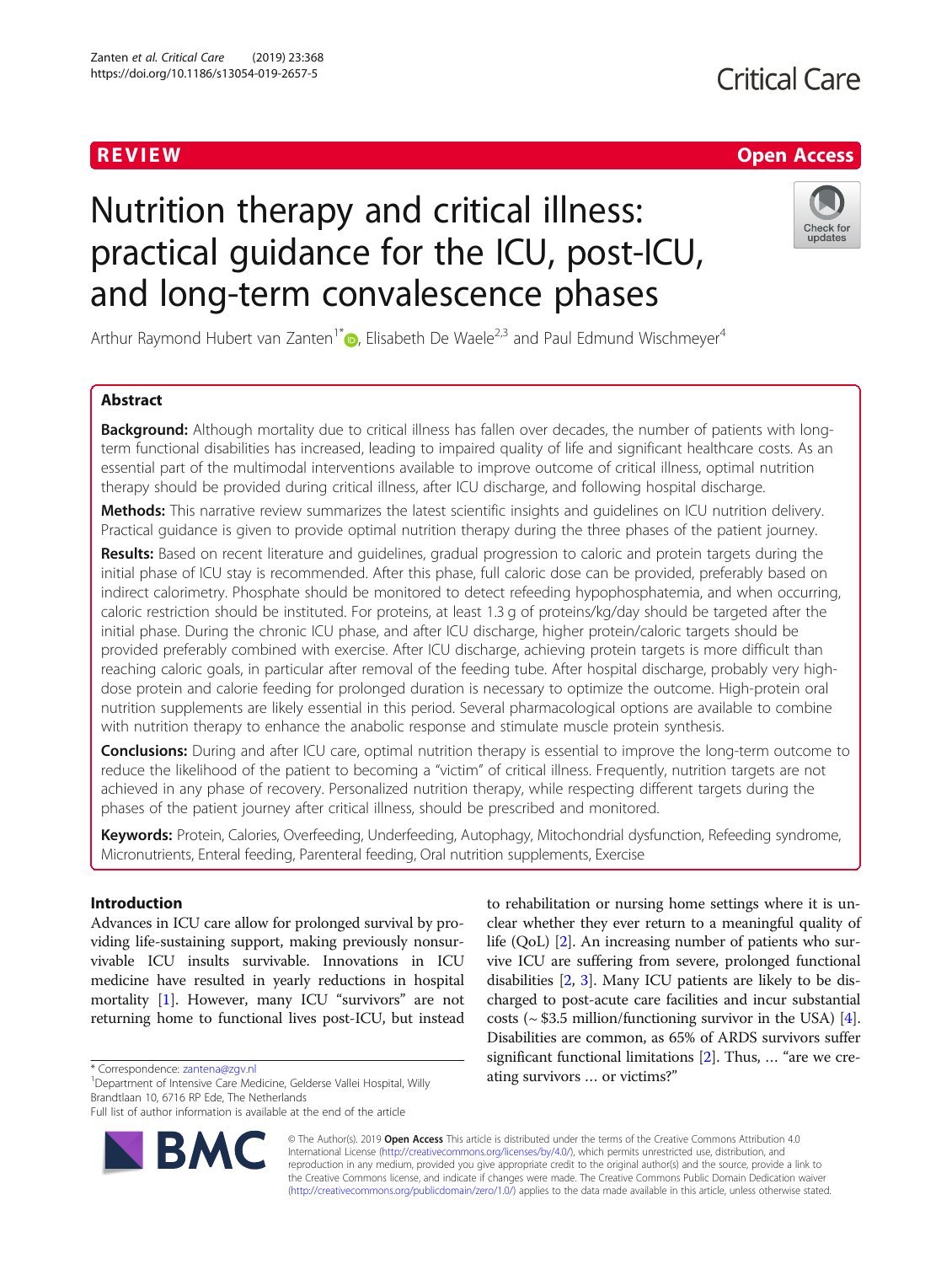In 2012, the post-intensive care syndrome (PICS) definition was agreed upon by Needham et al. as the recommended term to describe new or worsening problems in physical, cognitive, or mental health status arising after a critical illness and persisting beyond acute care hospitalization [\[5\]](#page-7-0). Since then, both governmental agencies and ICU societies have recommended giving priority to research addressing post-ICU QoL [\[6](#page-7-0)]. To improve functional and QoL outcomes, one essential, low-cost therapeutic strategy that can be rapidly implemented is the optimal provision of nutrition throughout the ICU stay and recovery period.

Proper timing of nutrition therapy and optimal dosing has been suggested as critical illness and recovery metabolism changes throughout a patient's course and energy expenditure and nitrogen losses appear to vary over time [[7\]](#page-7-0). Nutritional therapy is essential, since associations between adequate feeding and outcome have been reported [[8\]](#page-7-0). Almost no information is available on metabolic and nutritional demands of ICU survivors, and known nutritional practices reveal a poor nutritional performance during ICU stay and after discharge [[9,](#page-7-0) [10\]](#page-7-0).

This narrative review provides practical guidance on nutrition therapy for the ICU, post-ICU, and long-term convalescence phases, based on recent literature and guidelines. The key role of personalizing and timing the provision of macronutrients (calories and proteins) will be discussed.

## Nutrition therapy during ICU stay

The European Society for Clinical Nutrition and Metabolism (ESPEN) recently published evidence-based guidelines on medical nutrition therapy for critically ill patients [\[11](#page-8-0)]. Early enteral nutrition (EEN) is recommended, as it is superior over delayed enteral nutrition

(EN) and early parenteral nutrition (PN). There are only few reasons to delay EN (Table 1).

When to start EEN in patients in shock is a matter of debate; however, EN can be commenced after the initial phase of hemodynamic stabilization, and it is not necessary to delay EN until vasopressors have been stopped [[12,](#page-8-0) [13](#page-8-0)]. In the NUTRIREA-II trial among severe circulatory shock patients, an increased risk of splanchnic ischemia and gastrointestinal intolerance was observed induced by "forced" EEN [[14](#page-8-0)]. However, in recent post hoc analysis from NUTRIREA-II, higher levels of citrulline were observed after 3 ICU days (reflecting enterocyte mass) in patients on EEN, suggesting EEN is beneficial for the gut mucosa even in severe circulatory shock patients [\[15](#page-8-0)].

## Progressive administration of calories

Based on pathophysiological insights from metabolism in the early phase of critical illness, this phase is characterized by inflammation, increased energy expenditure, insulin resistance, and a catabolic response leading to generation of energy from stores such as hepatic glycogen (glucose), fat (free fatty acids), and muscle (amino acids). Feeding ICU patients is essentially different compared with feeding the healthy [\[16\]](#page-8-0). The endogenous energy production in early critical illness cannot be abolished by nutrition therapy, and therefore, a progressive increase over days is recommended to prevent overfeeding [[17](#page-8-0)]. This is further illustrated by the associations between the percentage of caloric target achieved during (early) ICU stay and energy expenditure (EE) measured by indirect calorimetry. The U-shaped relations found by Zusman and Weijs suggest that an energy intake of 70–80% of the measured EE is optimal, whereas lower and higher intakes both are associated with increased mortality [\[8,](#page-7-0) [18](#page-8-0)].

Table 1 Reasons to start and delay early enteral nutrition

| . Headquisted start and actap can perfect in matrician                                                                                                                                                                                                                         |                                                                                                                                                                                               |  |  |
|--------------------------------------------------------------------------------------------------------------------------------------------------------------------------------------------------------------------------------------------------------------------------------|-----------------------------------------------------------------------------------------------------------------------------------------------------------------------------------------------|--|--|
| Recommendations                                                                                                                                                                                                                                                                | Rationale                                                                                                                                                                                     |  |  |
| Recommendation 1: Start early enteral nutrition in all critically ill patients<br>within 48 h, preferably within 24 h when there is no reason to delay<br>enteral nutrition (see the following recommendations).                                                               | Early enteral nutrition is associated with lower risk of infections and<br>preserves the gut function, immunity, and absorptive capacity.                                                     |  |  |
| Recommendation 2: Delay early enteral nutrition in case of enteral<br>obstruction.                                                                                                                                                                                             | Feeding proximal of an obstruction will lead to blow-out or perforation.                                                                                                                      |  |  |
| Recommendation 3: Delay early enteral nutrition in case of compromised<br>splanchnic circulation such as uncontrolled shock, overt bowel ischemia,<br>abdominal compartment syndrome, and during intra-abdominal hyper-<br>tension when feeding increases abdominal pressures. | Absorption of nutrients demands energy and oxygen. In states of low<br>flow or ischemia, forcing feeding into the ischemic gut may aggravate<br>ischemia and lead to necrosis or perforation. |  |  |
| Recommendation 4: Delay early enteral nutrition in case of high-output<br>fistula that cannot be bypassed.                                                                                                                                                                     | Enteral feeding will be spilled into the peritoneal space or increase the<br>fistula production.                                                                                              |  |  |
| Recommendation 5: Delay early enteral nutrition in case of active<br>gastrointestinal bleeding.                                                                                                                                                                                | Enteral feeding will limit the visualization of the upper gastrointestinal<br>tract during endoscopy.                                                                                         |  |  |
| Recommendation 6: Delay early enteral nutrition in case of high<br>gastrointestinal residual volume (> 500 mL per 6 h).                                                                                                                                                        | This threshold is associated with poor gastric emptying and may increase<br>the risk of aspiration. Prokinetics and postpyloric feeding can circumvent<br>this problem.                       |  |  |
|                                                                                                                                                                                                                                                                                |                                                                                                                                                                                               |  |  |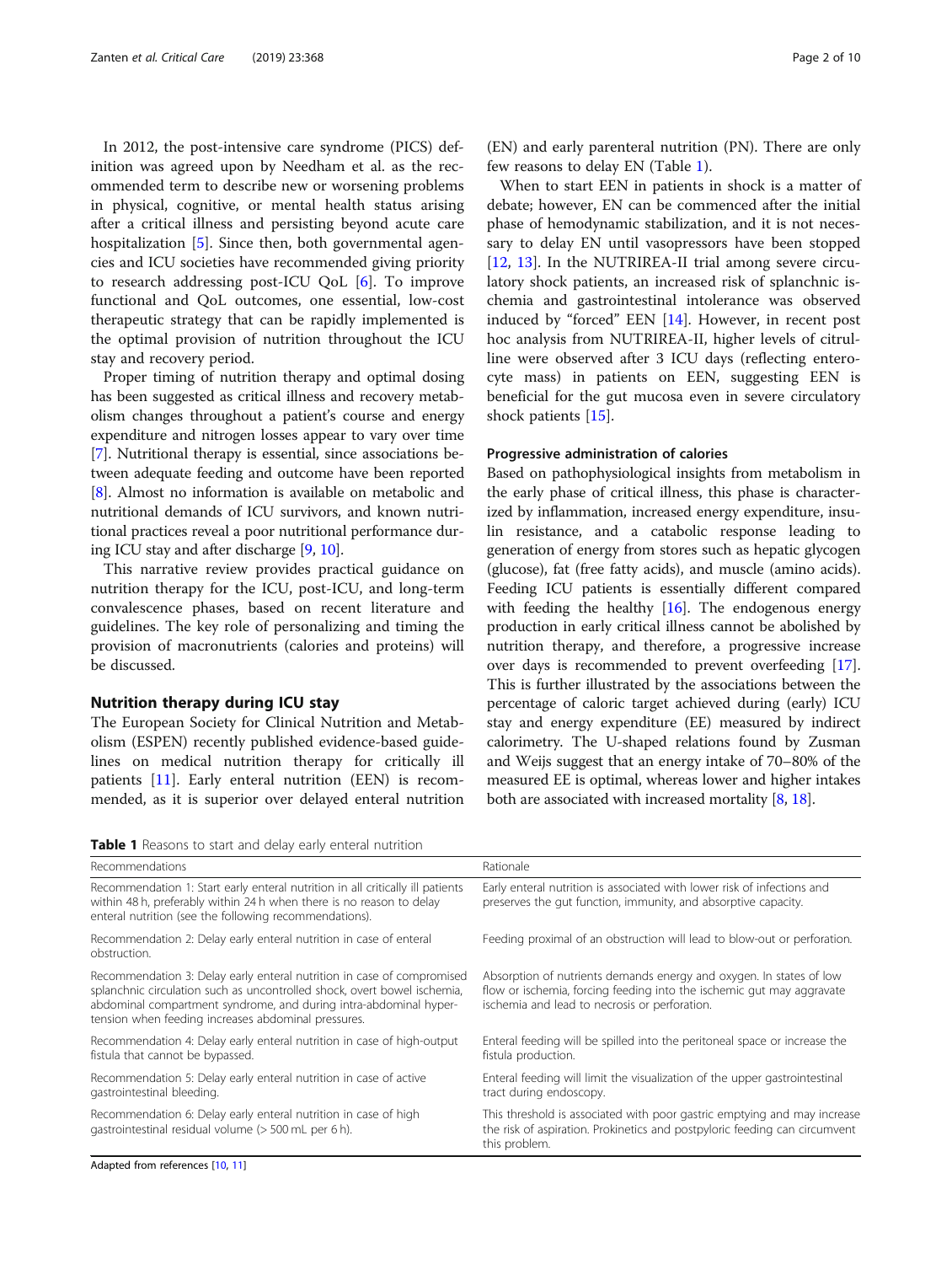This U-shaped association was less clear when the results of the PERMIT trial on permissive underfeeding versus normocaloric feeding or energy-dense feeding versus normocaloric feeding in the TARGET trial are interpreted [\[19,](#page-8-0) [20\]](#page-8-0). In both large randomized controlled trials (RCTs), no differences in relevant clinical endpoints after low, normal, or high caloric intake during early ICU stay were observed. It is important to consider that in these trials the protein intake was the same in the study arms. The results of these RCTs seem to contradict the findings of the observational studies. However, in the RCTs, energy targets were estimated by equations and were not based on indirect calorimetry. As equations are inaccurate, overfeeding and underfeeding may have occurred in both study arms. In the PER-MIT trial, differences in caloric intake were limited (estimated at 11 vs. 16 kcal/kg/day) and possibly too small to detect differences [[21\]](#page-8-0). Another speculative explanation could be that caloric groups in the TARGET trial were fed on the up- and downsloping part of the Ushaped relation and therefore no differences in mortality could be observed.

Available data suggest that early overfeeding should be prevented and that hypocaloric or normocaloric feeding does not confer major differences in outcome when protein intake is similar. Aggressive early caloric intake leads to more episodes of hyperglycemia and need for high-dose insulin therapy, as was observed in the TAR-GET and EAT-ICU trials [\[20,](#page-8-0) [22\]](#page-8-0). As prolonged caloric deficits should be prevented, accepting a limited deficit (20–30% in the first ICU week) seems to be optimal. To estimate the caloric target after the initial phase, indirect calorimetry is strongly recommended [[11\]](#page-8-0).

## Refeeding syndrome and hypophosphatemia

Although refeeding syndrome (RFS) characterized by electrolyte shifts in response to reintroduction of nutrition after a period of starvation is ill-defined and many definitions are used, it can be best identified in ICU patients by refeeding hypophosphatemia (drop below 0.65 mmol/l within 72 h after the start of nutrition therapy) [\[23](#page-8-0)–[25](#page-8-0)]. Several studies have shown that caloric restriction to 500 kcal/day or less than 50% of target for 2–3 days is essential to prevent attributable mortality from RFS [[24](#page-8-0), [25\]](#page-8-0).

## Why are proteins important during critical illness?

Beneficial outcomes of critical illness are positively associated with the patients' muscle mass on ICU admission, the predominant endogenous source of amino acids [[26\]](#page-8-0). Moreover, the catabolic response leads to reductions in muscle mass up to 1 kg/day during the first 10 days of ICU stay in patients with MODS [\[27](#page-8-0)].

Mechanistic studies have shown beneficial effects on the loss of muscle mass and muscle protein synthesis induced by the administration of higher dosages of protein [[28\]](#page-8-0). Many observational studies have shown that the provision of more protein as compared with lower intake of protein is associated with reductions in morbidity and mortality  $[8, 29-33]$  $[8, 29-33]$  $[8, 29-33]$  $[8, 29-33]$  $[8, 29-33]$  $[8, 29-33]$  $[8, 29-33]$ . However, the number of RCTs on enhanced protein administration is low and studies only show limited effects on functional and clinical outcomes or are negative [[22,](#page-8-0) [34](#page-8-0)–[38\]](#page-8-0). More evidence to prove im-proved outcomes is urgently warranted [\[39](#page-8-0)].

Diverging or negative results may be a result of study design, the interactions with calorie administration and overfeeding, or refeeding syndrome or due to dose, composition, and timing of the intervention [[28\]](#page-8-0). Recently also, studies, such as the PROCASEPT study, have suggested that effects of proteins on outcome may be different in sepsis patients compared with other ICU patients [[18,](#page-8-0) [40\]](#page-8-0).

## Timing of proteins and progressive administration of proteins

Another explanation could be that very early highprotein intake in a post hoc analysis of the EPANIC trial, studying early versus late supplemental parenteral nutrition (SPN), was associated with negative effects on outcome [\[41](#page-8-0)]. This was confirmed in the retrospective PROTINVENT study showing increased mortality in patients treated with high-dose proteins during the first 3 days, although patients with an average intake below 0.8 g/kg/day showed the highest 6 month mortality after adjustment for relevant covariates [[42](#page-8-0), [43](#page-8-0)].

Proteins and feeding in general are known to suppress autophagy, an important intracellular cleaning mechanism. Whether this should lead to the prevention of an autophagy-deficient state is a matter of debate [[28\]](#page-8-0). Recently, a retrospective study did not show negative effects of early protein administration during ICU stay as it was shown to improve 60-day survival. In this study, moderate intake during the first 3 days was provided  $[44]$  $[44]$ . Based on the limited information and not to do harm, gradual progression to the protein target can be recommended [[11,](#page-8-0) [45](#page-9-0)]. As this is also recommended for calories, step-wise increase to target in a few days can be performed using enteral nutrition (Fig. [1](#page-3-0)). Following the ESPEN guidelines, the protein target after progression should be at least 1.3 g/kg/day [\[11](#page-8-0)].

## How to reach the protein target?

A step-wise approach to meet the protein targets during critical illness is proposed to enhance a better performance (Table [2\)](#page-4-0). This approach is based on the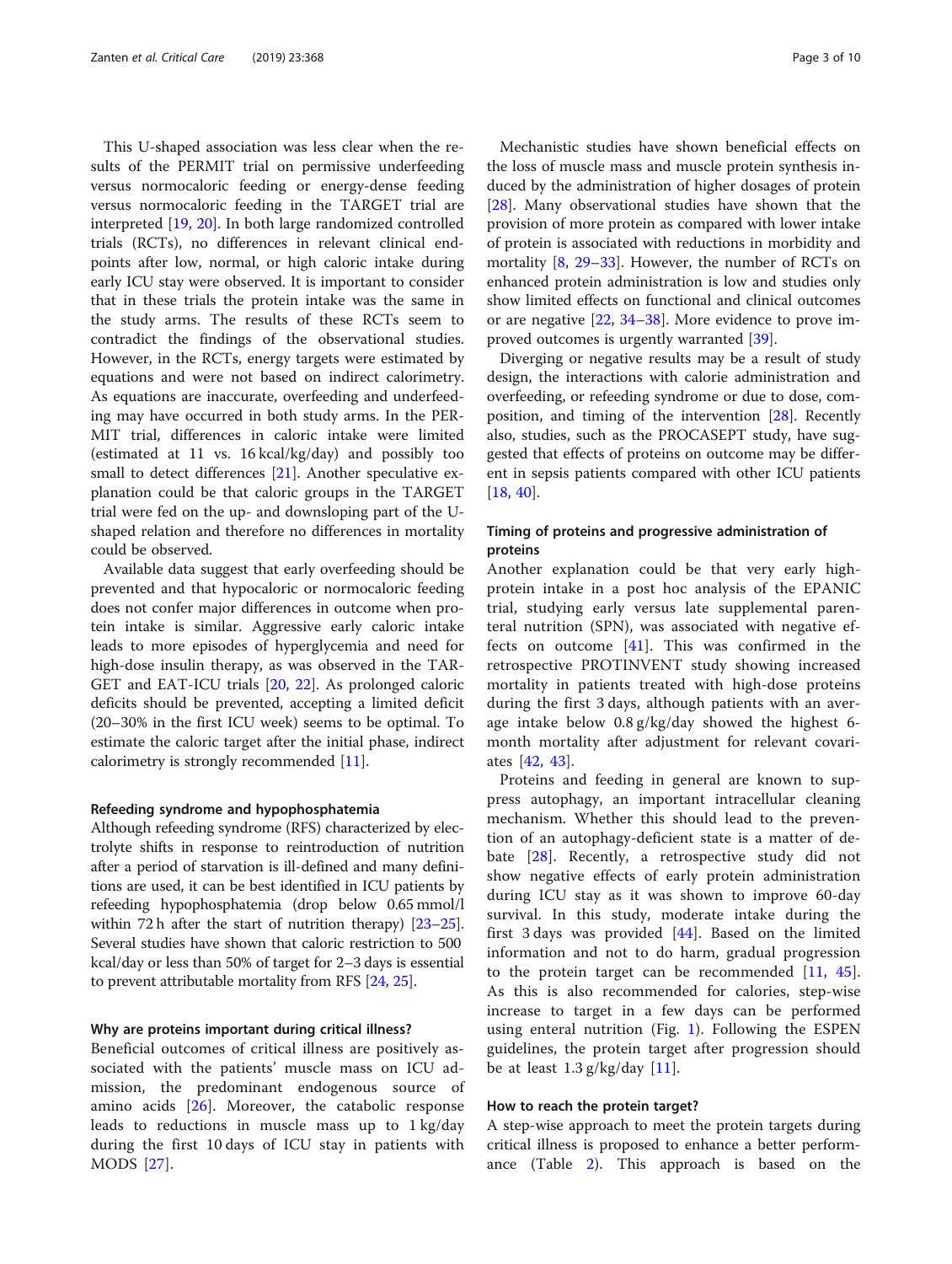<span id="page-3-0"></span>

optimization of EN as a first step. However, it is challenging to meet the protein targets without overfeeding. Most tube feeds (and parenteral nutrition products) have a low-protein-to-energy ratio. Recently, a very-highprotein-to-energy ratio enteral feed based on intact protein was studied in an international randomized controlled trial compared with an isocaloric standard highprotein product [\[48](#page-9-0)]. With this new product, an average intake of 1.5 g/kg/day on day 5 was achieved, with a significantly higher amino acid concentration in the blood compared with the control product (mean protein intake 0.75 g/kg/day). The study clearly shows that using a standard high-protein product it is not possible to achieve intakes above 1.0–1.2 g/kg/day. Other ways to improve the protein intake is by using enteral protein supplements or supplemental amino acid solutions.

## Should we use intact proteins or hydrolyzed protein in the ICU?

Based on the available literature, there is no indication that pre-digested or hydrolyzed enteral feeds are better tolerated than intact protein feeds [\[52\]](#page-9-0). In some studies, the tolerance seems even worse and the target achieved lower compared with polymeric feeds [\[53,](#page-9-0) [54](#page-9-0)]. At present, recommendations are against the routine use of these semi-elemental formulations [\[49](#page-9-0)]. Whether semi-elemental formulations are superior in specific groups of patients at risk of enterocyte mass reduction and gut dysfunction, in particular patients with shock or sepsis, could be addressed in future studies.

## Timing of SPN

Early initiation of supplemental parenteral nutrition (SPN), before days 3–7, is not recommended based on a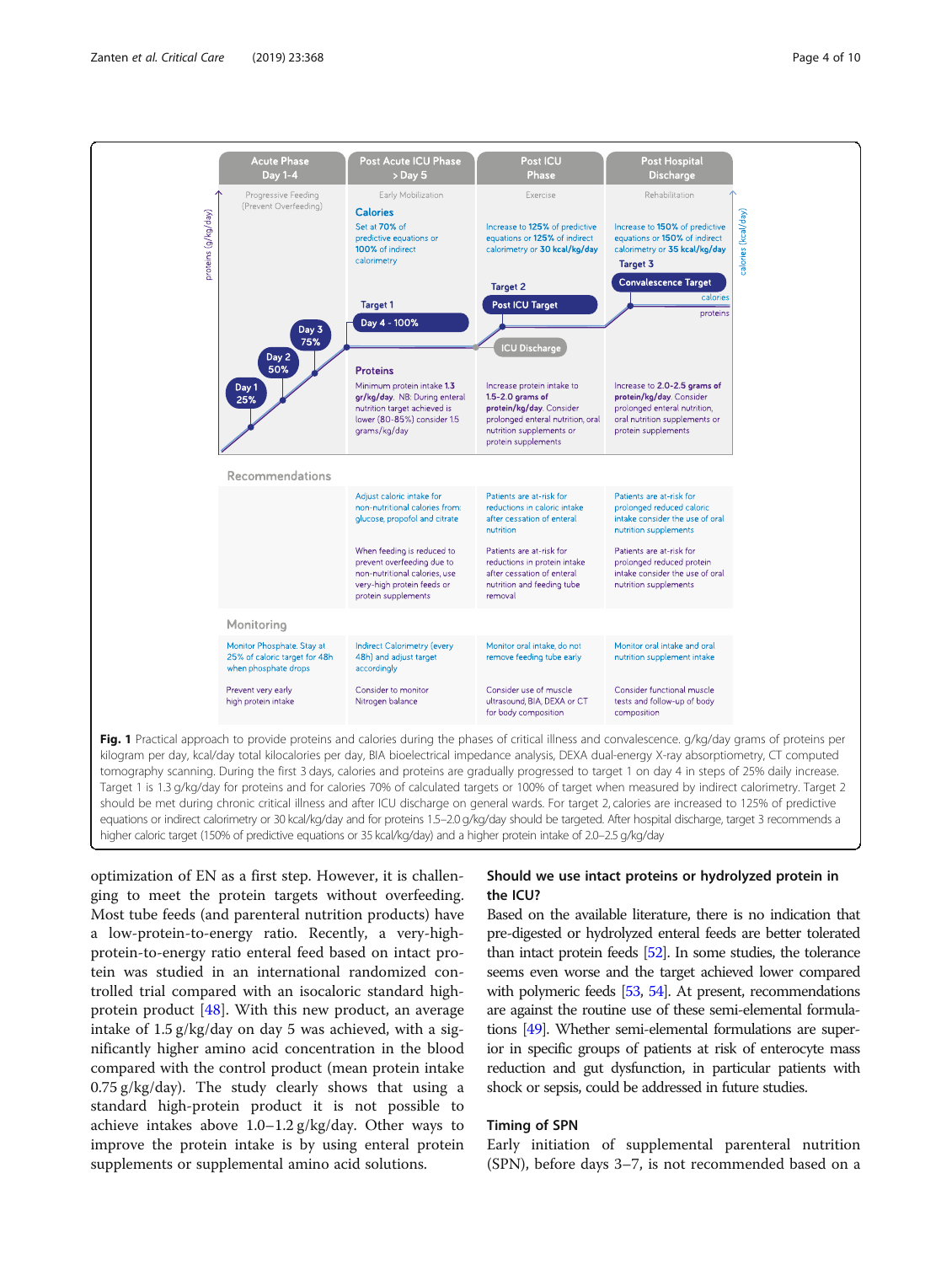<span id="page-4-0"></span>

|  |  | Table 2 Proposal to achieve a high-protein intake without overfeeding |  |
|--|--|-----------------------------------------------------------------------|--|
|  |  |                                                                       |  |

| Process step                                                                                                                                                                                                                                     | Rationale                                                                                                                                                                                                                                      | Reference         |
|--------------------------------------------------------------------------------------------------------------------------------------------------------------------------------------------------------------------------------------------------|------------------------------------------------------------------------------------------------------------------------------------------------------------------------------------------------------------------------------------------------|-------------------|
| Step 1: Calculate the caloric need by your preferred equation and<br>target 70% (first week) or measure energy expenditure by indirect<br>calorimetry (after day 3) and set this as the 100% target.                                             | Equations are inaccurate, and overfeeding is associated with<br>increased morbidity and mortality. Early endogenous energy<br>production cannot be inhibited by feeding.                                                                       | [8, 11, 17]       |
| Step 2: Subtract the amount of non-nutritional calories provided<br>from propofol, glucose, or citrate.                                                                                                                                          | Non-nutritional calories add to the total daily amount of calories<br>and may lead to overfeeding when combined with full-dose<br>feeding.                                                                                                     | [46, 47]          |
| Step 3: Calculate the daily limit for overfeeding (maximum calories<br>allowed for feeding).                                                                                                                                                     | A step-wise build-up is recommended, for example, after ICU ad-<br>mission, go to target in steps of 25% to reach the target on day 4.                                                                                                         | [11]              |
| Step 4: Select a very high-protein-to-energy ratio enteral feed or the<br>highest protein-energy ratio feed available and calculate the max-<br>imum acceptable dose based on step 3 without overfeeding.                                        | Concentrated high-energy feeds increase the risk of overfeeding,<br>while not meeting the protein target. When the protein ratio of<br>total calories is higher than 30-32% in most patients, no additional<br>protein supplements are needed. | [28, 48]          |
| Step 5: Monitor the actual intake during the day and progress to<br>higher than calculated infusion rates for limited time in case of<br>previous interruptions of administration (stoppages), and use<br>volume-based strategies.               | There are many interruptions while feeding the critically ill;<br>therefore, increasing the administration for short periods of time to<br>compensate for the lost hours is a good strategy to meet the daily<br>targets.                      | [49]              |
| Step 6: Add enteral protein supplements in case more enteral<br>feeding will lead to overfeeding when increasing the administration<br>dose. Use no protein supplements during the very early phase (day<br>$1$ -day 3).                         | In obese or overweight patients, the protein needs are very high<br>while the caloric targets are not; then, even when using very-high-<br>protein feeds, supplemental enteral protein supplements should be<br>considered.                    | [11, 49]          |
| Step 7: Add parenteral amino acid supplementation in case of<br>contraindications to enteral feeding or inadequate enteral feeding/<br>enteral protein supplementation at 4-7 day post-ICU admission<br>(likely sooner in malnourished patients) | Whenever the enteral route is no option, consider the parenteral<br>route.                                                                                                                                                                     | $[11, 49-$<br>51] |

meta-analysis and recent guidelines [\[11](#page-8-0), [50](#page-9-0)]. Only in patients with reasons to delay enteral nutrition and high nutritional risk early PN should be considered [\[11](#page-8-0), [49](#page-9-0)]. SPN may increase infectious morbidity possibly due to the risk of overfeeding [\[55\]](#page-9-0). However, the recent TOP-UP trial suggested a benefit on Barthel Index-measured functional capacity ( $p < 0.08$ ) in ICU patients at higher nutrition risk with low and high BMIs [\[51](#page-9-0)]. The role of earlier SPN use in malnourished or low BMI patients to improve functional outcomes requires further study.

## Monitoring of nutrition

No studies are available comparing outcomes with monitoring versus not monitoring nutrition therapy. However, the potential for abnormal values to be associated with harm was clearly recognized by a group of international experts [\[56](#page-9-0)]. Locally adapted standard operating procedures for the follow-up of EN and PN are recommended. Clinical observations, laboratory parameters (including blood glucose, electrolytes, triglycerides, liver tests), and monitoring of energy expenditure and body composition are essential to prevent and detect nutrition-related complications [\[56](#page-9-0)].

## Nutrition therapy during the post-ICU hospital stay

For this phase, no formal recommendations or guidelines on energy and protein intake are available. However, optimal caloric and protein intake is necessary to enhance recovery of functional muscle mass and to

prevent further loss. It is very likely that significant calorie/protein delivery will be required to restore lost muscle mass and to improve QoL. Indirect calorimetry studies during the recovery phase demonstrate marked increase in metabolic needs, with total EE (TEE) increasing as much as  $\sim$  1.7-fold above resting EE (REE) [[57\]](#page-9-0). In the second week following sepsis, the TEE was 3250 kcal/day or 47 kcal/kg/day. In younger trauma patients, an even higher TEE 2 weeks post-injury of 4120 kcal/day or 59 kcal/kg/day was observed. In a retrospective study, a correlation was confirmed between higher protein delivery during ICU stay and survival: a decrease of 17% of 90-day post-discharge mortality rate was observed; however, no data on nutritional intake on the ward was accounted for [\[58](#page-9-0)].

Data on post-ICU protein targets are not available; however, considering that the average post-ICU patient is older and many of them are also frail, we may assume higher anabolic thresholds for protein synthesis (anabolic resistance). Therefore, an intake of 1.5–2.5 g/kg/ day of proteins should be considered.

## How much is the nutritional intake post-ICU?

In post-ICU patients, a recent study reported an average spontaneous oral calorie intake of 700 kcal/day and the entire population studied consumed < 50% of calorie/ protein needs for the post-ICU study period [[59\]](#page-9-0).

Another study evaluated 17 post-ICU patients during the hospital stay. The ward-based nutritional care showed to be of low efficacy and not in accordance with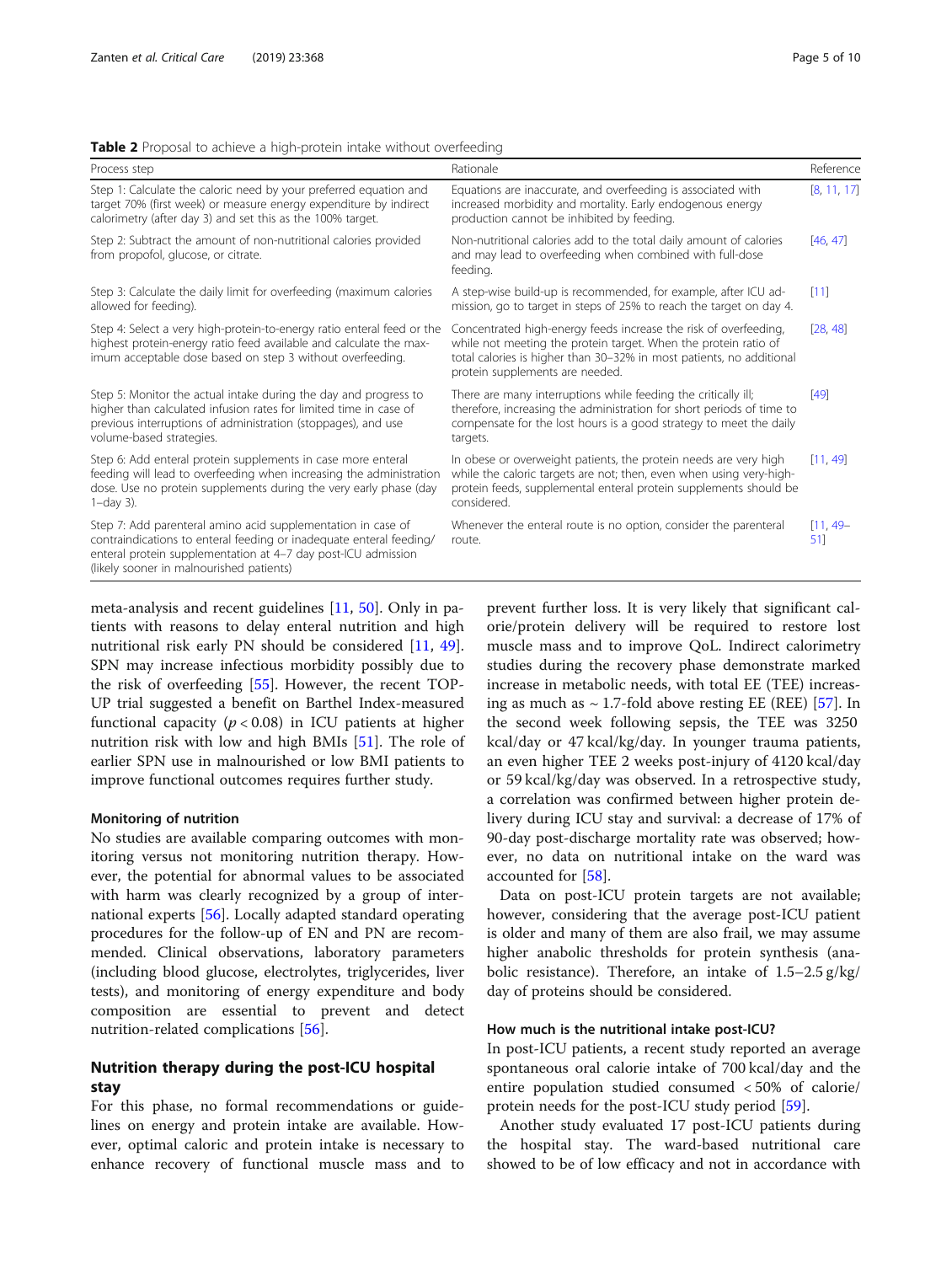the existing recommendations. Several organizational issues were determined to be major barriers to optimal care [\[60](#page-9-0)]. A somewhat larger cohort study, including 32 patients, evaluated metabolic status and nutritional intake after ICU discharge [[10\]](#page-7-0). The caloric daily need appeared to be around 2000 kcal and 112 g of protein. Intake was much lower, resulting in adequacy of nutritional therapy of 62% for calories and 54% for proteins. Patients were predominantly fed by the oral and enteral route. In those patients on oral nutrition alone without oral nutritional supplements (ONS), the intake was even lower (40%).

Recent unpublished data suggest that after removing the nasogastric feeding tube from post-ICU patients on the general ward the intake of calories drops by 22% and the protein intake by 27% of target (Van Zanten AR, personal communication). These data suggest that prolonged tube feeding until oral nutrition intake is sufficient should be considered as an alternative to usual care.

Recent data from Brussels are in line with these findings: 12 patients discharged from ICU in 2018 were followed up during the entire hospitalization. Nutritional needs, prescriptions, and delivery were objectified. Adequacy of nutrition was calculated (Fig.  $2$ , [[61\]](#page-9-0)). Large deviations were observed, predominantly underfeeding; however, also overfeeding was present. As ICU survivors spend more time outside than inside ICU, information on metabolic rates, nutritional adequacy, and effects of nutritional interventions are urgently needed. Caloric and protein intake of ICU survivors on the ward is low, representing clinically unacceptable low ratios of intake versus need.

## Nutrition rehabilitation after ICU discharge

After critical illness, restoration of the physiological regulation of food intake will improve over time. A wide array of functional alterations can hinder the intake of adequate amounts of nutrients during recovery. These alterations encompass changes in the preprandial phase, reflected by a loss of appetite; changes in the prandial phase, yielding swallowing disorders; and changes in the postprandial phase, including impairments of gastric emptying, gut motility, and satiety  $[62]$  $[62]$ .



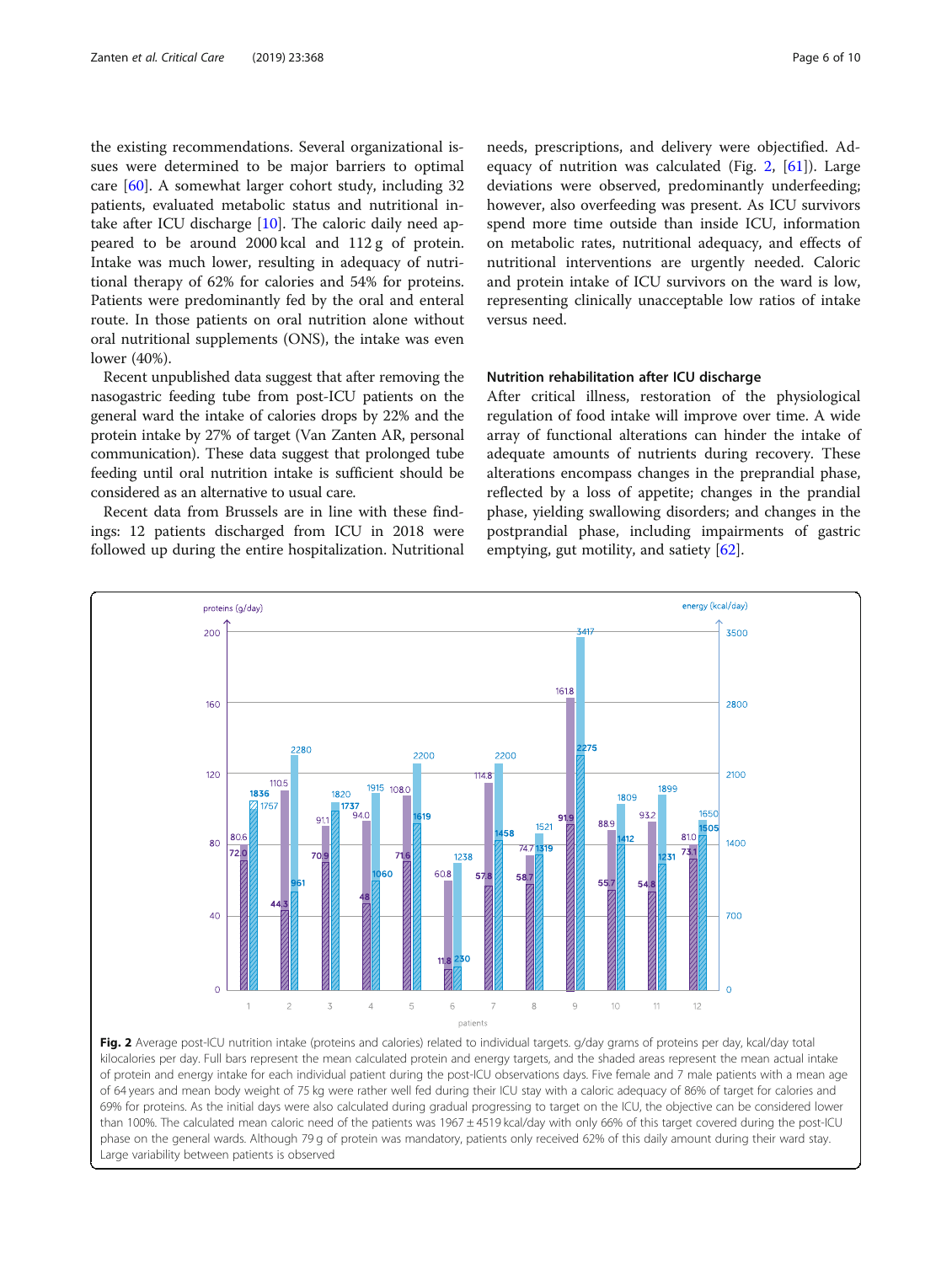Further data on nutritional practices, barriers (e.g., high incidence of dysphagia after intubation), and possible solutions is urgently warranted. Although limited information is available, findings emphasize the importance of closely observing food intake in post-ICU patients before hospital discharge and instructing caregivers and healthcare professionals to provide optimal nutrition at home.

## Nutrition therapy after hospital discharge and convalescence

We must continue to consider whether patients leaving the hospital following an ICU stay will be able to consume adequate oral calories and protein to optimally recover at home or in rehabilitation facilities. Further, we must all take a moment to read and revel in the defining achievement that is the Minnesota Starvation Study and learn from its landmark lessons [[7\]](#page-7-0). Even healthy subjects require significant calories (typically 3000–4500 kcal/day) and proteins up to  $1.5-2.5$  g/kg/day, to recover from the marked muscle loss that occurs following starvation.

In patients who have lost significant strength and muscle mass following an ICU stay, a considerable period of significantly increased calorie and protein delivery is required for recovery and likely needed for months to years [[63\]](#page-9-0). Is it possible this lack of understanding has led to the extremely poor long-term outcomes and QoL.

How many of our care protocols, or our patients, will be able achieve this well-described goal without assistance from oral protein and nutrition supplementation? A large body of data demonstrates that oral nutrition supplement (ONS) must become fundamental to our post-hospital discharge care in ICU survivors. Metaanalyses in various hospitalized patients demonstrate ONS reduces mortality, reduces hospital complications, reduces hospital readmissions, shortens length of stay, and reduces hospital costs [[64](#page-9-0)–[67](#page-9-0)]. A large hospital database analysis of ONS use in 724,000 patients matched with controls not receiving ONS showed a 21% reduction in hospital LOS and for every \$1 (US) spent on ONS, \$52.63 was saved in hospital costs [[68\]](#page-9-0). Finally, a recent large RCT of 652 patients studied the role of post-hospital high-protein ONS (HP-ONS) with βhydroxy β-methylbutyrate (HP-HMB) versus placebo ONS in elderly malnourished (Subjective Global Assessment [SGA] class B or C) hospitalized adults. This definitive post-hospital trial demonstrates HP-ONS with HMB reduces 90-day mortality  $\sim$  50% relative to placebo (4.8% vs. 9.7%; relative risk 0.49, 95% confidence interval [CI], 0.27–0.90;  $p = 0.018$ ). The number-needed-to-treat in the post-hospital discharge setting to prevent 1 death was 20.3 (95% CI 10.9–121.4) [\[69](#page-9-0)]. As patients recovering from sepsis and the ICU will not consume sufficient calories and protein to recover optimally, the use of HP-ONS is essential and is strongly recommended for all ICU survivors post-hospital discharge for at least 3 months (and likely up to 2 years) following hospital discharge. In some patients, even prolonged tube feeding or parenteral nutrition should be considered.

## Key role for anabolic/anticatabolic agents

ICU survivors are also challenged by persistent catabolism and hypermetabolism for months to years. The HP-ONS trial and another recent review emphasize that anabolic and anticatabolic interventions, such as propranolol, oxandrolone, and other agents targeted at restoring lean muscle mass may be essential components to allow for meaningful recovery of QoL and survival post-ICU [[69](#page-9-0), [70](#page-9-0)]. Targeted nutrition that includes adequate protein delivery and "muscle-recovery targeted" anabolic/anticatabolic agents combined with exercise potentially lead to meaningful improvements in QoL [[71](#page-9-0)].

## Propanolol

The data for the routine use of anabolic/anticatabolic agents in burn care is covered by a recent review [\[70](#page-9-0)]. Much can be learned from the vast experience with propranolol to reverse persistent hypercatabolism of critical illness [\[72\]](#page-9-0). This data showed that propranolol is the only intervention that will make a severely burned patient anabolic in the face of the largest and most severe catabolic insult humans can survive. Low-dose modern cardio-selective beta blockers to reverse catabolism are inadequate as was recently shown to have no impact on energy expenditure of ICU patients [[73](#page-9-0)]. More research is warranted to evaluate the effect of propranolol in post-ICU patients.

## Testosterone and oxandrolone

Perhaps even more compelling is the growing body of literature for the safety, clinical efficacy, and benefit of testosterone and oxandrolone in a range of patients. It is well known that oral oxandrolone, among the most anabolic of the testosterone agents, is also among the safest as it shows minimal liver enzyme use with prolonged use. Oxandrolone has been shown to reduce mortality in burn-injured patients [\[74\]](#page-9-0). Concerns around potential cardiovascular risk and potential thrombotic risk have recently been dispelled in large observational studies such as the recent publication of > 43,000 subjects showing testosterone-deficient individuals (which virtually all ICU patients are within 7 days) on supplementation had a 33% reduction in all-cause cardiovascular events and a 28% reduced stroke risk [[75\]](#page-9-0). A key recent meta-analysis showed that testosterone could improve exercise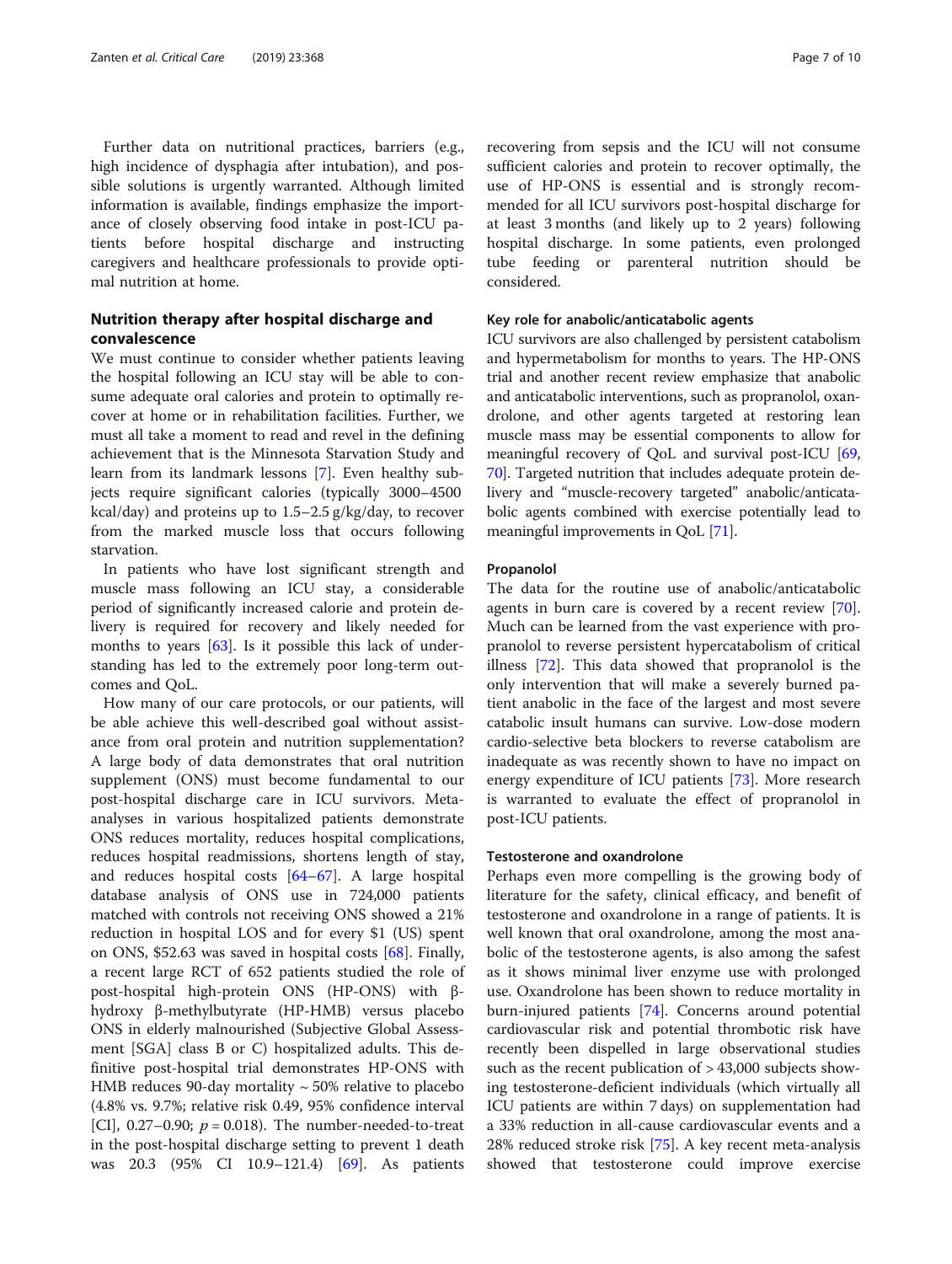<span id="page-7-0"></span>tolerance in heart failure patients [[76](#page-9-0)]. It should be considered to check testosterone levels in patients in ICU 7 days or more, as they are often severely low or undetectable. Replacement may be done with testosterone cyprionate ( $\sim$  dose 200 mg IM q 2 weeks), testosterone patch ( $\sim$  dose 4 mg patch), or oxandrolone orally ( $\sim$ dose 10 mg BID).

This is an area in desperate need of clinical trials outside of the burn setting as a meta-analysis of these pharmacological interventions to reduce ICU-acquired weakness did not find strong signals of benefit, except for the prevention of hyperglycemia during ICU stay [\[77\]](#page-9-0).

## Conclusions

The interaction of acute metabolic changes, inflammation, and nutrition in early critical illness is complex. Newer insights suggest that progressive feeding in the early phase for both proteins and calories is essential to prevent overfeeding and high caloric intake during the development of refeeding hypophosphatemia. After this phase of 4–7 days, high-protein intake and sufficient calories are essential to prevent further loss of muscle mass and function.

After ICU discharge, the specific metabolic profile and nutritional needs of ICU survivors remain largely unknown and demand further research. Scarce data reveal poor nutritional practices for patients who left the ICU, are in the ward, and still have a long journey ahead of them.

Following hospital discharge, we must ensure our patients are complying with high-protein targets either by prolonged tube feeding or by enhanced high-protein oral nutrition (supplement) intake. Further, nutritional and metabolic therapies such as anabolic/anticatabolic agents in the recovery need urgent study.

But, to begin winning this war on long-term ICU outcomes and give our patients back the lives they came to us to restore, we must be thoughtful about optimal provision of nutrition and metabolic therapies throughout all phases of illness and ensure our patients are getting the right nutrition, in the right patient, at the right time!

## Acknowledgements

Not applicable

## Authors' contributions

All authors (AvZ, EdW, PW) equally contributed in the conception, writing, revision, and approval of the final manuscript. AvZ provided the graphs. All authors read and approved the final manuscript.

#### Funding

There is no funding for this work.

#### Availability of data and materials

Not applicable

#### Ethics approval and consent to participate

Not applicable

## Consent for publication

Not applicable, all authors have seen and approved the final version of the manuscript.

### Competing interests

Dr. Van Zanten reported having received honoraria for advisory board meetings, lectures, research, and travel expenses from Abbott, Baxter, BBraun, Cardinal Health, Danone-Nutricia, Fresenius Kabi, Mermaid, Lyric, and Nestlé-Novartis. Inclusion fees for patients in clinical trials were paid to the local ICU research foundation.

Dr. De Waele reported having received grant funding from the Belgian Government of Health and grant funding and honoraria for advisory board meetings, lectures, and travel expenses from Baxter, Fresenius Kabi, BBraun, Cardinal Health, and Danone-Nutricia.

Dr. Wischmeyer reported receiving grant funding related to this work from the National Institutes of Health, Canadian Institutes of Health Research, Abbott, Baxter, Fresenius, and Takeda. Dr. Wischmeyer has served as a consultant to Abbott, Fresenius, Baxter, Cardinal Health, Nutricia, and Takeda for research related to this work. Dr. Wischmeyer has received unrestricted gift donation for nutrition research from Musclesound and Cosmed. Dr. Wischmeyer has received honoraria or travel expenses for CME lectures on improving nutrition care from Abbott, Baxter, and Danone-Nutricia.

#### Author details

<sup>1</sup>Department of Intensive Care Medicine, Gelderse Vallei Hospital, Willy Brandtlaan 10, 6716 RP Ede, The Netherlands. <sup>2</sup>Intensive Care Unit, UZ Brussel, Vrije Universiteit Brussel, Brussels, Belgium. <sup>3</sup>Department of Nutrition UZ Brussel, Vrije Universiteit Brussel, Brussels, Belgium. <sup>4</sup>Department of Anesthesiology and Surgery, Duke University, Durham, NC, USA.

## Received: 27 July 2019 Accepted: 22 October 2019

#### References

- Kaukonen KM, Bailey M, Suzuki S, Pilcher D, Bellomo R. Mortality related to severe sepsis and septic shock among critically ill patients in Australia and New Zealand, 2000-2012. JAMA. 2014;311(13):1308–16.
- 2. Kress JP, Hall JB. ICU-acquired weakness and recovery from critical illness. N Engl J Med. 2014;370(17):1626–35.
- 3. Hopkins RO, Suchyta MR, Kamdar BB, Darowski E, Jackson JC, Needham DM. Instrumental activities of daily living after critical illness: a systematic review. Ann Am Thorac Soc. 2017;14(8):1332–43.
- 4. Herridge MS, Moss M, Hough CL, Hopkins RO, Rice TW, Bienvenu OJ, Azoulay E. Recovery and outcomes after the acute respiratory distress syndrome (ARDS) in patients and their family caregivers. Intensive Care Med. 2016;42(5):725–38.
- 5. Needham DM, Davidson J, Cohen H, Hopkins RO, Weinert C, Wunsch H, Zawistowski C, Bemis-Dougherty A, Berney SC, Bienvenu OJ, Brady SL, Brodsky MB, Denehy L, Elliott D, Flatley C, Harabin AL, Jones C, Louis D, Meltzer W, Muldoon SR, Palmer JB, Perme C, Robinson M, Schmidt DM, Scruth E, Spill GR, Storey CP, Render M, Votto J, Harvey MA, Improving Jongterm outcomes after discharge from intensive care unit: report from a stakeholders' conference. Crit Care Med. 2012;40(2):502–9.
- 6. Needham DM, Sepulveda KA, Dinglas VD, Chessare CM, Friedman LA, Bingham CO 3rd, Turnbull AE. Core outcome measures for clinical research in acute respiratory failure survivors. An international modified Delphi consensus study. Am J Respir Crit Care Med. 2017;196(9):1122–30.
- 7. Wischmeyer PE. Tailoring nutrition therapy to illness and recovery. Crit Care. 2017;21(Suppl 3):316.
- Zusman O, Theilla M, Cohen J, Kagan I, Bendavid I, Singer P. Resting energy expenditure, calorie and protein consumption in critically ill patients: a retrospective cohort study. Crit Care. 2016;20(1):367.
- 9. Bendavid I, Singer P, Theilla M, Themessl-Huber M, Sulz I, Mouhieddine M, Schuh C, Mora B, Hiesmayr M. NutritionDay ICU: a 7 year worldwide prevalence study of nutrition practice in intensive care. Clin Nutr. 2017;36(4): 1122–9.
- 10. Ridley EJ, Parke RL, Davies AR, Bailey M, Hodgson C, Deane AM, McGuinness S, Cooper DJ. What happens to nutrition intake in the post-intensive care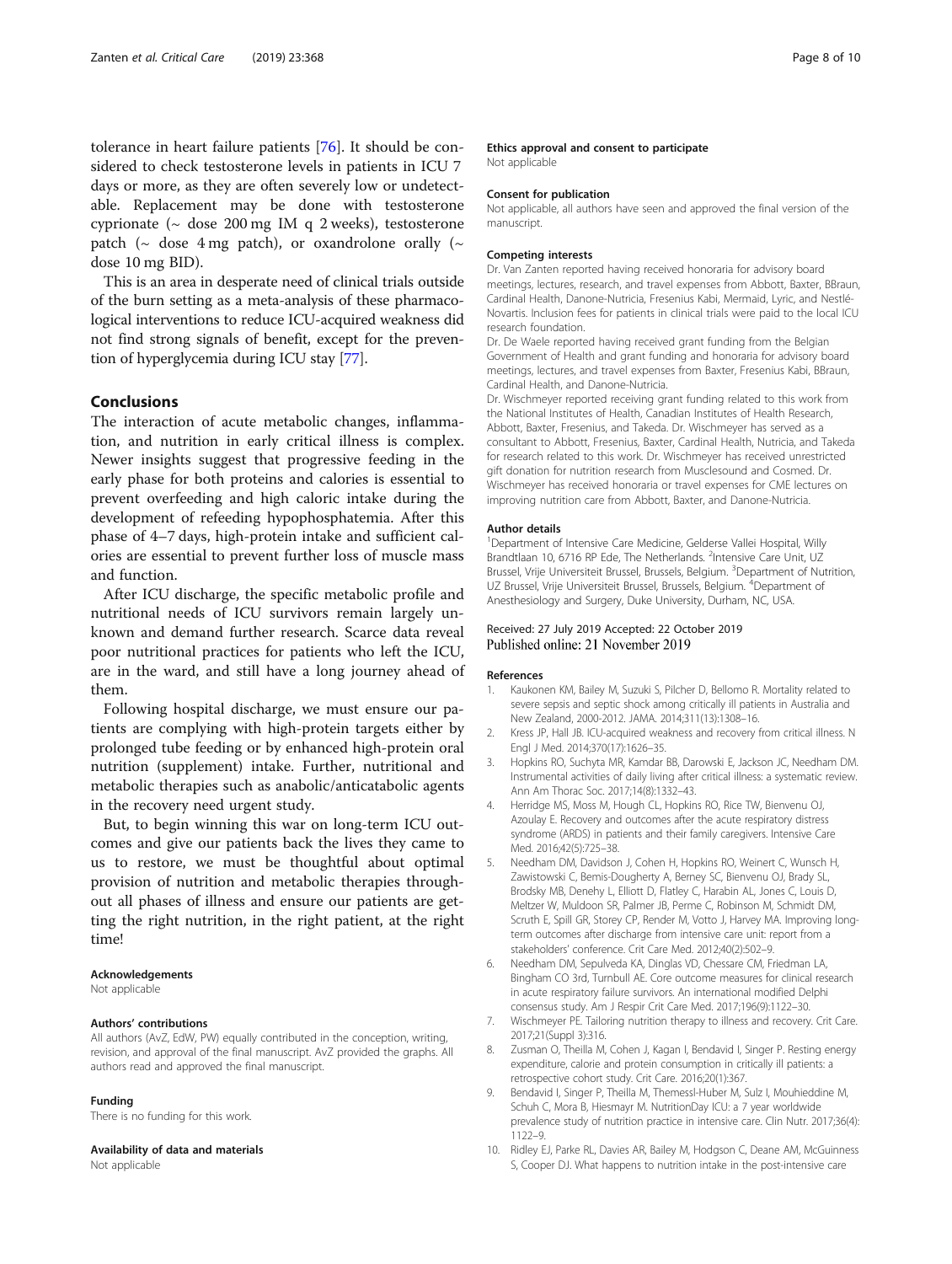<span id="page-8-0"></span>unit hospitalization period? An observational cohort study in critically ill adults. JPEN J Parenter Enteral Nutr. 2019;43(1):88–95.

- 11. Singer P, Blaser AR, Berger MM, Alhazzani W, Calder PC, Casaer MP, Hiesmayr M, Mayer K, Montejo JC, Pichard C, Preiser JC, van Zanten ARH, Oczkowski S, Szczeklik W, Bischoff SC. ESPEN guideline on clinical nutrition in the intensive care unit. Clin Nutr. 2019;38(1):48–79.
- 12. Reintam Blaser A, Starkopf J, Alhazzani W, Berger MM, Casaer MP, Deane AM, Fruhwald S, Hiesmayr M, Ichai C, Jakob SM, Loudet CI, Malbrain ML, Montejo González JC, Paugam-Burtz C, Poeze M, Preiser JC, Singer P, van Zanten AR, De Waele J, Wendon J, Wernerman J, Whitehouse T, Wilmer A, Oudemans-van Straaten HM; ESICM Working Group on Gastrointestinal Function. Early enteral nutrition in critically ill patients: ESICM clinical practice guidelines. Intensive Care Med 2017;43(3):380-398.
- 13. Reignier J, Van Zanten ARH, Arabi YM. Optimal timing, dose and route of early nutrition therapy in critical illness and shock: the quest for the Holy Grail. Intensive Care Med. 2018;44(9):1558–60.
- 14. Reignier J, Boisramé-Helms J, Brisard L, Lascarrou JB, Ait Hssain A, Anguel N, Argaud L, Asehnoune K, Asfar P, Bellec F, Botoc V, Bretagnol A, Bui HN, Canet E, Da Silva D, Darmon M, Das V, Devaquet J, Djibre M, Ganster F, Garrouste-Orgeas M, Gaudry S, Gontier O, Guérin C, Guidet B, Guitton C, Herbrecht JE, Lacherade JC, Letocart P, Martino F, Maxime V, Mercier E, Mira JP, Nseir S, Piton G, Quenot JP, Richecoeur J, Rigaud JP, Robert R, Rolin N, Schwebel C, Sirodot M, Tinturier F, Thévenin D, Giraudeau B, Le Gouge A, NUTRIREA-2 Trial Investigators; Clinical Research in Intensive Care and Sepsis (CRICS) group. Enteral versus parenteral early nutrition in ventilated adults with shock: a randomised, controlled, multicentre, open-label, parallel-group study (NUTRIREA-2). Lancet. 2018;391(10116):133–43.
- 15. Piton G, Le Gouge A, Brulé N, Cypriani B, Lacherade JC, Nseir S, Mira JP, Mercier E, Sirodot M, Rigaud JP, Malaquin S, Soum E, Djibre M, Gaudry S, Thévenin D, Reignier J. Impact of the route of nutrition on gut mucosa in ventilated adults with shock: an ancillary of the NUTRIREA-2 trial. Intensive Care Med. 2019;45(7):948-956. <https://doi.org/10.1007/s00134-019-05649-3>. Epub 2019 May 29.
- 16. Arabi YM, Casaer MP, Chapman M, Heyland DK, Ichai C, Marik PE, Martindale RG, McClave SA, Preiser JC, Reignier J, Rice TW, Van den Berghe G, van Zanten ARH, Weijs PJM. The intensive care medicine research agenda in nutrition and metabolism. Intensive Care Med. 2017;43(9):1239–56.
- 17. Fraipont V, Preiser JC. Energy estimation and measurement in critically ill patients. JPEN J Parenter Enteral Nutr. 2013;37(6):705–13.
- 18. Weijs PJ, Looijaard WG, Beishuizen A, Girbes AR, Oudemans-van Straaten HM. Early high protein intake is associated with low mortality and energy overfeeding with high mortality in non-septic mechanically ventilated critically ill patients. Crit Care. 2014;18(6):701.
- 19. Arabi YM, Aldawood AS, Haddad SH, Al-Dorzi HM, Tamim HM, Jones G, Mehta S, McIntyre L, Solaiman O, Sakkijha MH, Sadat M, Afesh L, PermiT Trial Group. Permissive underfeeding or standard enteral feeding in critically ill adults. N Engl J Med. 2015;372(25):2398–408.
- 20. TARGET Investigators, for the ANZICS Clinical Trials Group, Chapman M, Peake SL, Bellomo R, Davies A, Deane A, Horowitz M, Hurford S, Lange K, Little L, Mackle D, O'Connor S, Presneill J, Ridley E, Williams P, Young P. Energy-dense versus routine enteral nutrition in the critically ill. N Engl J Med. 2018;379(19):1823–34.
- 21. Elke G, van Zanten A. Permissive underfeeding or standard enteral feeding in critical illness. N Engl J Med. 2015;373(12):1174–5.
- 22. Allingstrup MJ, Kondrup J, Wiis J, Claudius C, Pedersen UG, Hein-Rasmussen R, Bjerregaard MR, Steensen M, Jensen TH, Lange T, Madsen MB, Møller MH, Perner A. Early goal-directed nutrition versus standard of care in adult intensive care patients: the single-centre, randomised, outcome assessorblinded EAT-ICU trial. Intensive Care Med. 2017;43(11):1637–47.
- 23. Van Zanten AR. Nutritional support and refeeding syndrome in critical illness. Lancet Respir Med. 2015;3(12):904–5.
- 24. Olthof LE, Koekkoek WACK, van Setten C, Kars JCN, van Blokland D, van Zanten ARH. Impact of caloric intake in critically ill patients with, and without, refeeding syndrome: a retrospective study. Clin Nutr. 2018;37(5): 1609–17.
- 25. Doig GS, Simpson F, Heighes PT, Bellomo R, Chesher D, Caterson ID, Reade MC, Harrigan PW, Refeeding Syndrome Trial Investigators Group. Restricted versus continued standard caloric intake during the management of refeeding syndrome in critically ill adults: a randomised, parallel-group, multicentre, single-blind controlled trial. Lancet Respir Med. 2015;3(12):943–52.
- 26. Weijs PJ, Looijaard WG, Dekker IM, Stapel SN, Girbes AR, Oudemans-van Straaten HM, Beishuizen A. Low skeletal muscle area is a risk factor for mortality in mechanically ventilated critically ill patients. Crit Care. 2014; 18(2):R12.
- 27. Puthucheary ZA, Rawal J, McPhail M, Connolly B, Ratnayake G, Chan P, Hopkinson NS, Phadke R, Dew T, Sidhu PS, Velloso C, Seymour J, Agley CC, Selby A, Limb M, Edwards LM, Smith K, Rowlerson A, Rennie MJ, Moxham J, Harridge SD, Hart N, Montgomery HE. Acute skeletal muscle wasting in critical illness. JAMA. 2013;310(15):1591–600.
- 28. Van Zanten AR. Should we increase protein delivery during critical illness? JPEN J Parenter Enteral Nutr. 2016;40(6):756–62.
- 29. Allingstrup M, Esmailzadeh N, Wilken KA. Provision of protein and energy in relation to measured requirements in intensive care patients. Clin Nutr. 2012;31:462–8.
- 30. Weijs PJ, Stapel SN, de Groot SF. Optimal protein and energy nutrition decreases mortality in mechanically ventilated, critically ill patients: a prospective observational cohort study. J Parenter Enter Nutr. 2012;36:60–8.
- 31. Nicolo M, Heyland DK, Chittams J. Clinical outcomes related to protein delivery in a critically population: a multicenter, multinational observation study. J Parenter Enter Nutr. 2016;40:45–51.
- 32. Compher C, Chittams J, Sammarco T. Greater protein and energy intake may be associated with improved mortality in higher risk critically ill patients: a multicenter, multinational observational study. Crit Care Med. 2017;45:156–63.
- 33. Elke G, Wang M, Weiler N. Close to recommended caloric and protein intake by enteral nutrition is associated with better clinical outcome of critically ill septic patients: a secondary analysis of a large international nutrition database. Crit Care. 2014;18:R29.
- 34. Caparrós T, Lopez J, Grau T. Early enteral nutrition in critically ill patients with a high-protein diet enriched with arginine, fiber, and antioxidants compared with a standard high-protein diet. The effect on nosocomial infections and outcome. J Parenter Enter Nutr. 2001;25:299–308.
- 35. Ferrie S, Allman-Farinelli M, Daley M. Protein requirements in the critically ill: a randomized controlled trial using parenteral nutrition. J Parenter Enter Nutr. 2016;406:795–805.
- 36. Rugeles S, Villarraga-Angulo LG, Ariza-Gutiérrez A. High-protein hypocaloric vs normocaloric enteral nutrition in critically ill patients: a randomized clinical trial. J Crit Care. 2016;35:110–4.
- 37. Scheinkestel CD, Kar L, Marshall K. Prospective randomized trial to assess caloric and protein needs of critically ill, anuric, ventilated patients requiring continuous renal replacement therapy. Nutrition. 2003;19:909–16.
- 38. Doig GS, Simpson F, Bellomo R. Intravenous amino acid therapy for kidney function in critically ill patients: a randomized controlled trial. Intensive Care Med. 2015;41:1197–208.
- 39. Azoulay E, Vincent JL, Angus DC, Arabi YM, Brochard L, Brett SJ, Citerio G, Cook DJ, Curtis JR, Dos Santos CC, Ely EW, Hall J, Halpern SD, Hart N, Hopkins RO, Iwashyna TJ, Jaber S, Latronico N, Mehta S, Needham DM, Nelson J, Puntillo K, Quintel M, Rowan K, Rubenfeld G, Van den Berghe G, Van der Hoeven J, Wunsch H, Herridge M. Recovery after critical illness: putting the puzzle together-a consensus of 29. Crit Care. 2017;21(1):296.
- 40. de Koning MLY, Koekkoek WACK, Kars JCNH, van Zanten ARH. Association of PROtein and CAloric Intake and Clinical Outcomes in Adult SEPTic and Non-Septic ICU Patients on Prolonged Mechanical Ventilation: The PROCASEPT Retrospective Study. JPEN J Parenter Enteral Nutr. 2019. <https://doi.org/10.1002/jpen.1663>. [Epub ahead of print]
- 41. Casaer MP, Wilmer A, Hermans G, Wouters PJ, Mesotten D, Van den Berghe G. Role of disease and macronutrient dose in the randomized controlled EPaNIC trial: a post hoc analysis. Am J Respir Crit Care Med. 2013;187(3): 247–55.
- 42. Koekkoek WACK, van Setten CHC, Olthof LE, Kars JCNH, van Zanten ARH. Timing of PROTein INtake and clinical outcomes of adult critically ill patients on prolonged mechanical VENTilation: the PROTINVENT retrospective study. Clin Nutr. 2019;38(2):883–90.
- 43. Koekkoek KWAC, van Zanten ARH. Reply-letter to the Editor timing of PROTein INtake and clinical outcomes of adult critically ill patients on prolonged mechanical VENTilation: the PROTINVENT retrospective study. Clin Nutr. 2018;37(5):1772–3.
- 44. Bendavid I, Zusman O, Kagan I, Theilla M, Cohen J, Singer P.Early Administration of Protein in Critically Ill Patients: A Retrospective Cohort Study. Nutrients. 2019;11(1). pii: E106. <https://doi.org/10.3390/nu11010106>.